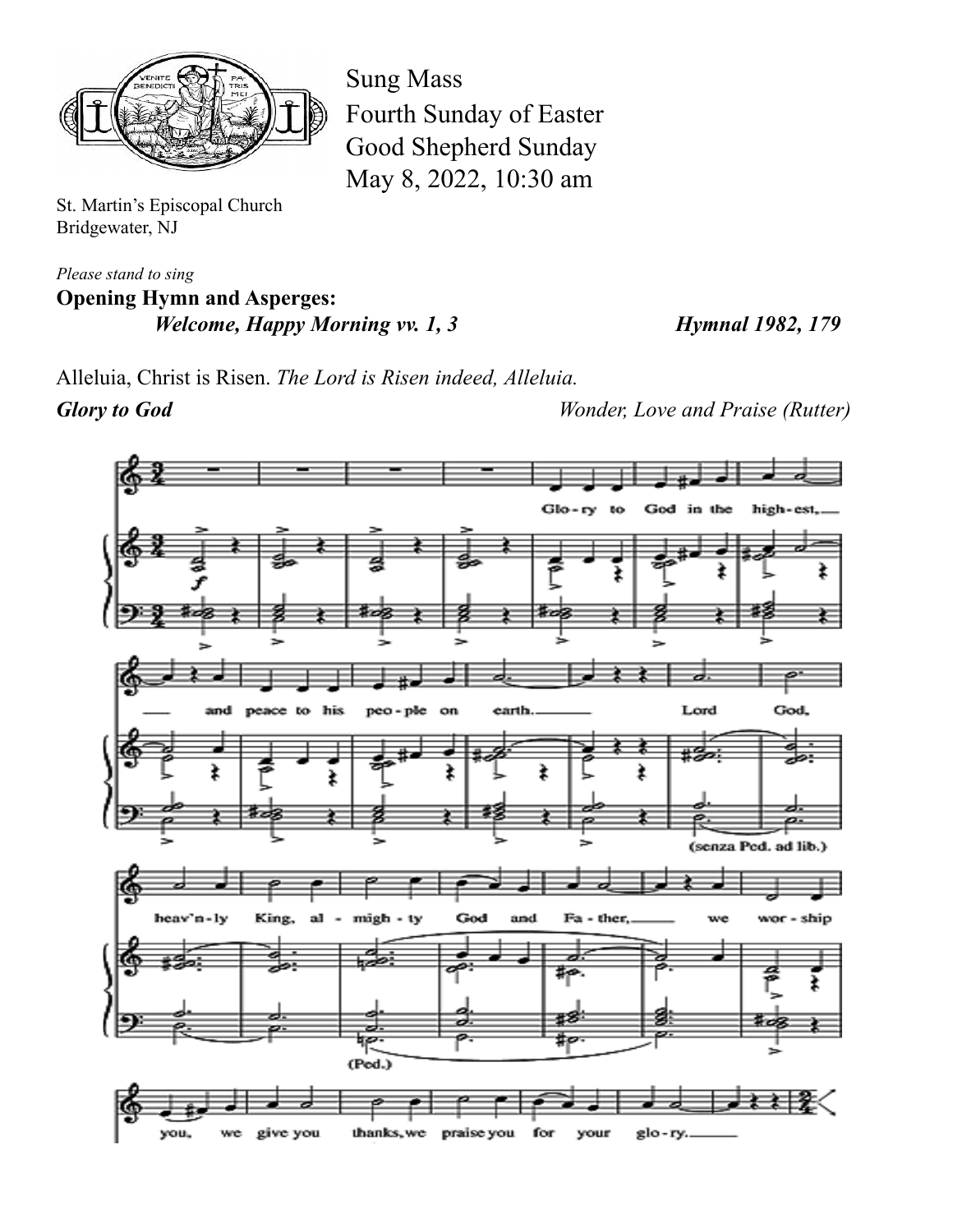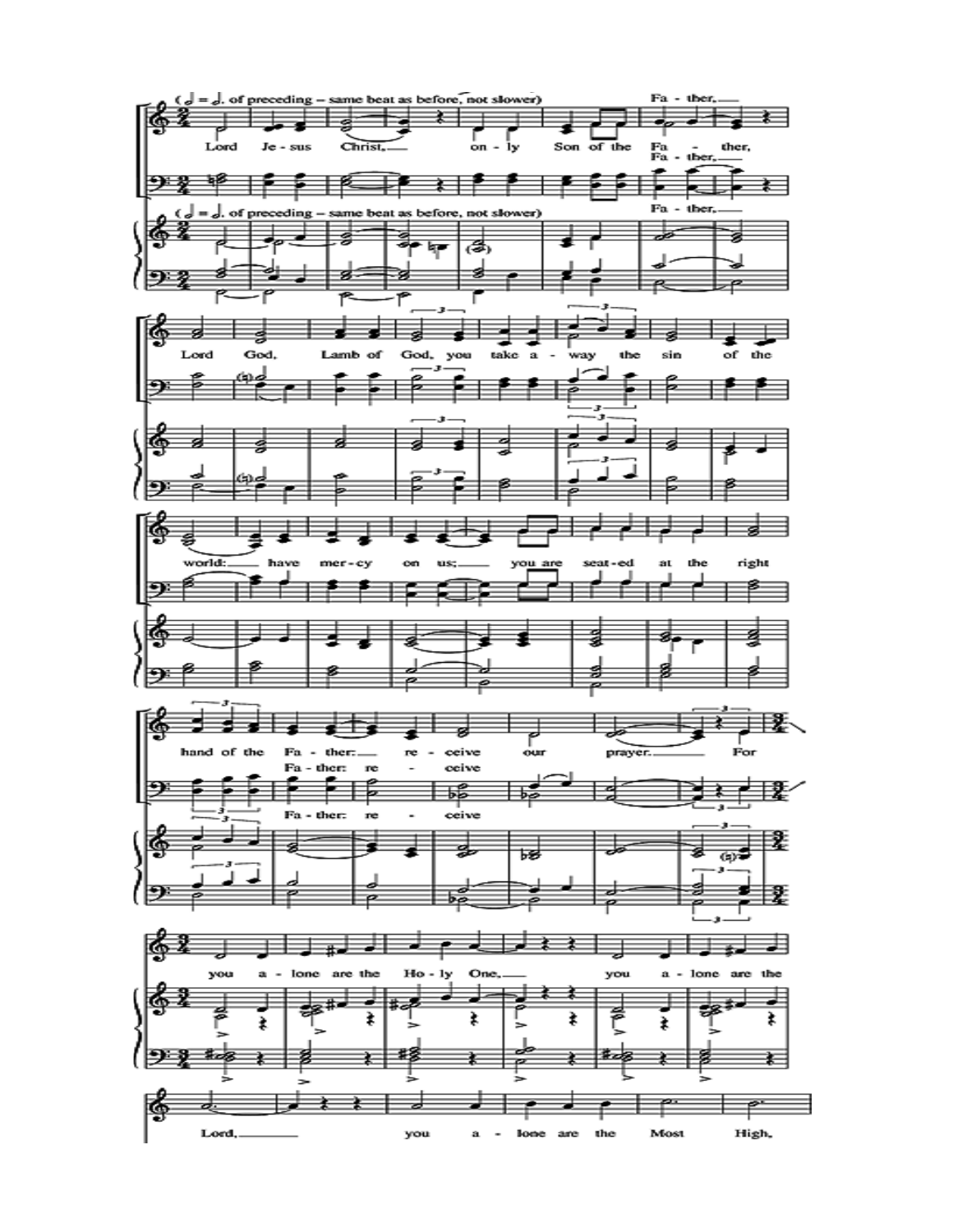

# **The Collect of the Day**

O God, whose Son Jesus is the good shepherd of your people: Grant that when we hear his voice we may know him who calls us each by name, and follow where he leads; who, with you and the Holy Spirit, lives and reigns, one God, for ever and ever. *Amen.*

# **A Reading from the Acts of the Apostles** *Please be seated.*

Now in Joppa there was a disciple whose name was Tabitha, which in Greek is Dorcas. She was devoted to good works and acts of charity. At that time she became ill and died. When they had washed her, they laid her in a room upstairs. Since Lydda was near Joppa, the disciples, who heard that Peter was there, sent two men to him with the request, "Please come to us without delay." So Peter got up and went with them; and when he arrived, they took him to the room upstairs. All the widows stood beside him, weeping and showing tunics and other clothing that Dorcas had made while she was with them. Peter put all of them outside, and then he knelt down and prayed. He turned to the body and said, "Tabitha, get up." Then she opened her eyes, and seeing Peter, she sat up. He gave her his hand and helped her up. Then calling the saints and widows, he showed her to be alive. This became known throughout Joppa, and many believed in the Lord. Meanwhile he stayed in Joppa for some time with a certain Simon, a tanner. The Word of the Lord. *Thanks be to God.*

## **Psalm 23** *Dominus regit me*

## *The cantor sings the antiphon, and then the people repeat it. The cantor sings the verses.*

## *Ant: I will dwell in the house of the Lord forever.*

The Lord is my shepherd; \* I shall not be in want.

He makes me lie down in green pastures \* and leads me beside still waters. (Ant) He revives my soul \* and guides me along right pathways for his Name's sake. Though I walk through the valley of the shadow of death, I shall fear no evil; \* for you are with me; your rod and your staff, they comfort me. (Ant) You spread a table before me in the presence of those who trouble me; \* you have anointed my head with oil, and my cup is running over. Surely your goodness and mercy shall follow me all the days of my life, \* and I will dwell in the house of the Lord forever.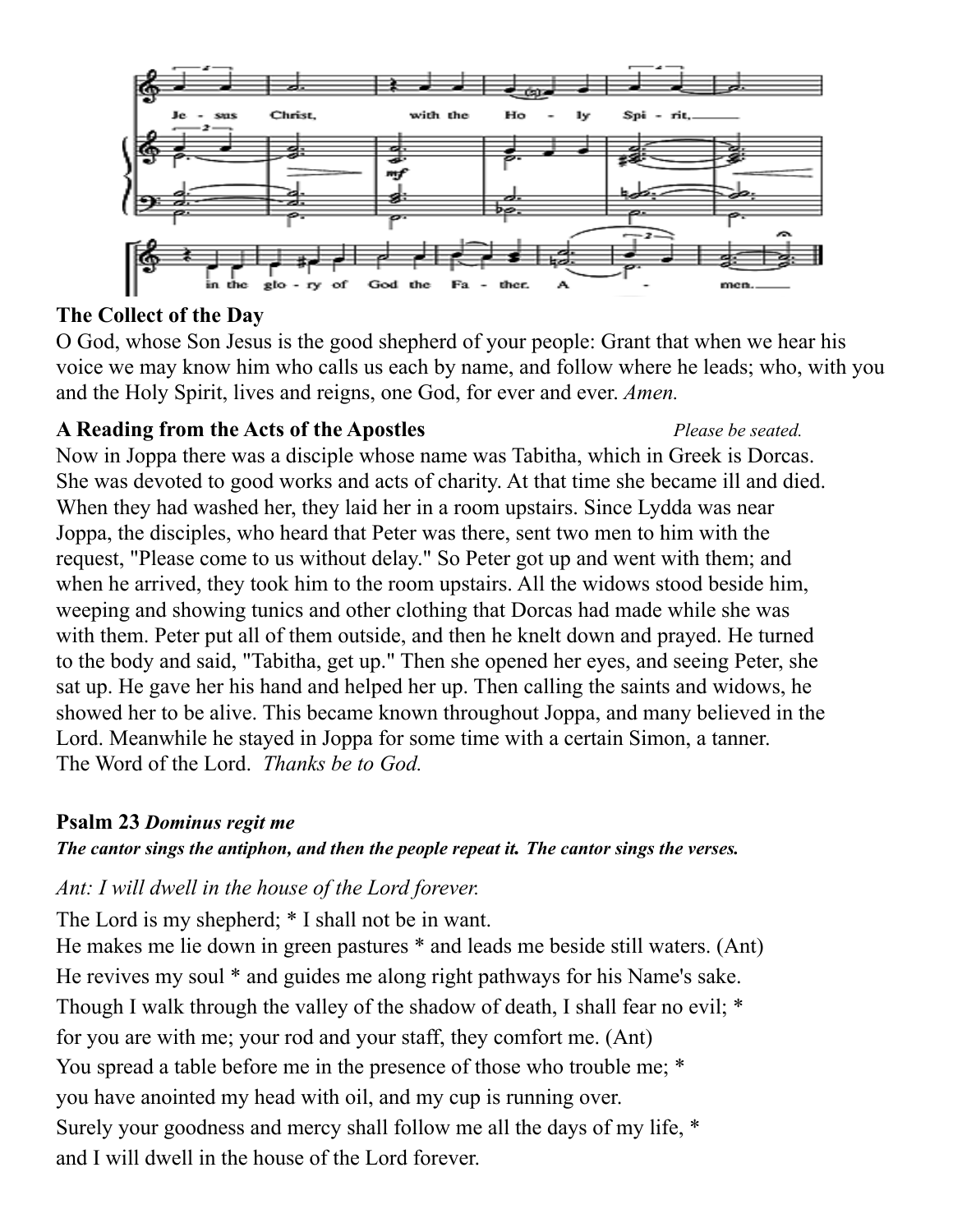#### **A Reading from Revelation**

I looked, and there was a great multitude that no one could count, from every nation, from all tribes and peoples and languages, standing before the throne and before the Lamb, robed in white, with palm branches in their hands. They cried out in a loud voice, saying, "Salvation belongs to our God who is seated on the throne, and to the Lamb!" And all the angels stood around the throne and around the elders and the four living creatures, and they fell on their faces before the throne and worshiped God, singing, "Amen! Blessing and glory and wisdom and thanksgiving and honor and power and might be to our God forever and ever! Amen." Then one of the elders addressed me, saying, "Who are these, robed in white, and where have they come from?" I said to him, "Sir, you are the one that knows." Then he said to me, "These are they who have come out of the great ordeal; they have washed their robes and made them white in the blood of the Lamb. For this reason they are before the throne of God, and worship him day and night within his temple, and the one who is seated on the throne will shelter them. They will hunger no more, and thirst no more; the sun will not strike them, nor any scorching heat; for the Lamb at the center of the throne will be their shepherd, and he will guide them to springs of the water of life, and God will wipe away every tear from their eyes." I looked, and I heard the voice of many angels surrounding the throne and the living creatures and the elders; they numbered myriads of myriads and thousands of thousands, singing with full voice, "Worthy is the Lamb that was slaughtered to receive power and wealth and wisdom and might and honor and glory and blessing!" Then I heard every creature in heaven and on earth and under the earth and in the sea, and all that is in them, singing, "To the one seated on the throne and to the Lamb be blessing and honor and glory and might forever and ever!" And the four living creatures said, "Amen!" And the elders fell down and worshiped. The Word of the Lord. *Thanks be to God.*

## **The Gospel Acclamation** *Please stand as able*

*The Alleluia is sung by a Cantor, then repeated by all.*



*Verse:* I am the Good Shepherd, says

the Lord. I know my sheep, and my sheep know me. *Alleluia is repeated*

**The Holy Gospel of our Lord Jesus Christ according to Luke.** *Glory to you, Lord Christ.* At that time the festival of the Dedication took place in Jerusalem. It was winter, and Jesus was walking in the temple, in the portico of Solomon. So the Jews gathered around him and said to him, "How long will you keep us in suspense? If you are the Messiah, tell us plainly." Jesus answered, "I have told you, and you do not believe. The works that I do in my Father's name testify to me; but you do not believe, because you do not belong to my sheep. My sheep hear my voice. I know them, and they follow me. I give them eternal life,

and they will never perish. No one will snatch them out of my hand. What my Father has given me is greater than all else, and no one can snatch it out of the Father's hand. The Father and I are one." The Gospel of the Lord. *Praise to you, Lord Christ. Alleluia is repeated*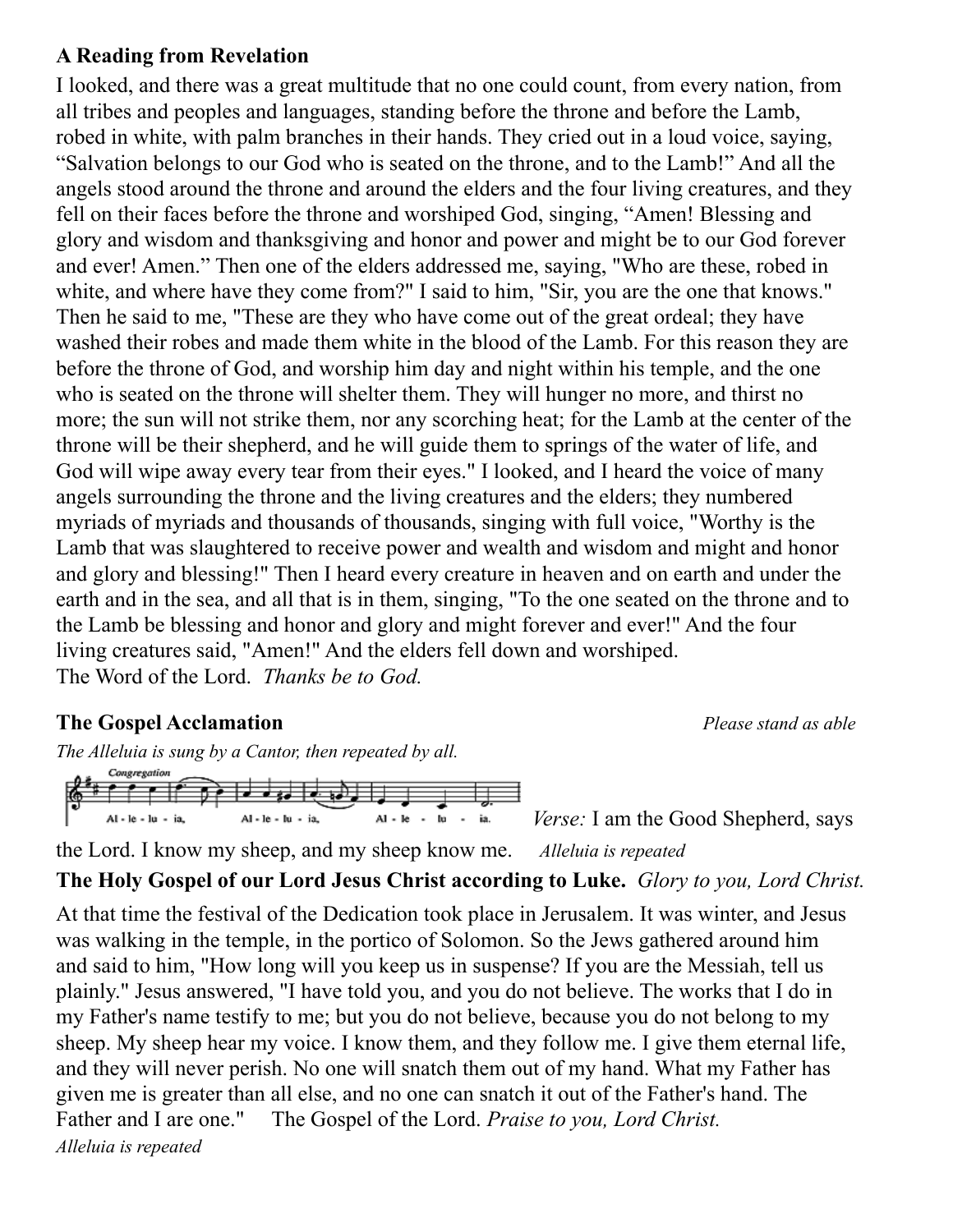## **The Homily The Nicene Creed** *Please stand*

We believe in one God, the Father, the Almighty, maker of heaven and earth, of all that is, seen and unseen.

We believe in one Lord, Jesus Christ, the only Son of God, eternally begotten of the Father, God from God, Light from Light, true God from true God, begotten, not made, of one Being with the Father. Through him all things were made. For us and for our salvation he came down from heaven: by the power of the Holy Spirit he became incarnate from the Virgin Mary, and was made man. For our sake he was crucified under Pontius Pilate; he suffered death and was buried. On the third day he rose again in accordance with the Scriptures; he ascended into heaven and is seated at the right hand of the Father. He will come again in glory to judge the living and the dead, and his kingdom will have no end.

We believe in the Holy Spirit, the Lord, the giver of life, who proceeds from the Father and the Son. With the Father and the Son he is worshiped and glorified. He has spoken through the Prophets.

We believe in one holy catholic and apostolic Church. We acknowledge one baptism for the forgiveness of sins. We look for the resurrection of the dead, and the life of the world to come. Amen.

#### **The Prayers of the People** *Remain standing, or kneel*

In hope and gladness, let us pray to God, who gives Life to all. That our risen Savior may fill us with the joy of his glorious and life-giving resurrection, We pray to the living God. *Hear our prayer.*

That those who lead and those who serve in the Church throughout the world, especially William, our diocesan bishop, may be refreshed and encouraged by Christ's victory, We pray to the living God. *Hear our prayer.*

That those who are preparing to make their First Reconciliations and First Communions, especially Daniel and Sean, will be filled with God's love and grace, We pray to the living God. *Hear our prayer.*

That those who lack food, work, shelter, or medicine may be blessed with provision, We pray to the living God. *Hear our prayer.*

That war, famine, and plague may cease in all the world, especially in Ukraine, We pray to the living God. *Hear our prayer.*

That the light of God's presence may be revealed to the sick, the weak, and the dying, to comfort and sustain them, especially Evelyn, Doug, Zhenya, Anya, Linda, Chris, Rachel, Mike, Mary, Audrey, Dwight, and Bonnie's grandson. We pray to the living God. *Hear our prayer.*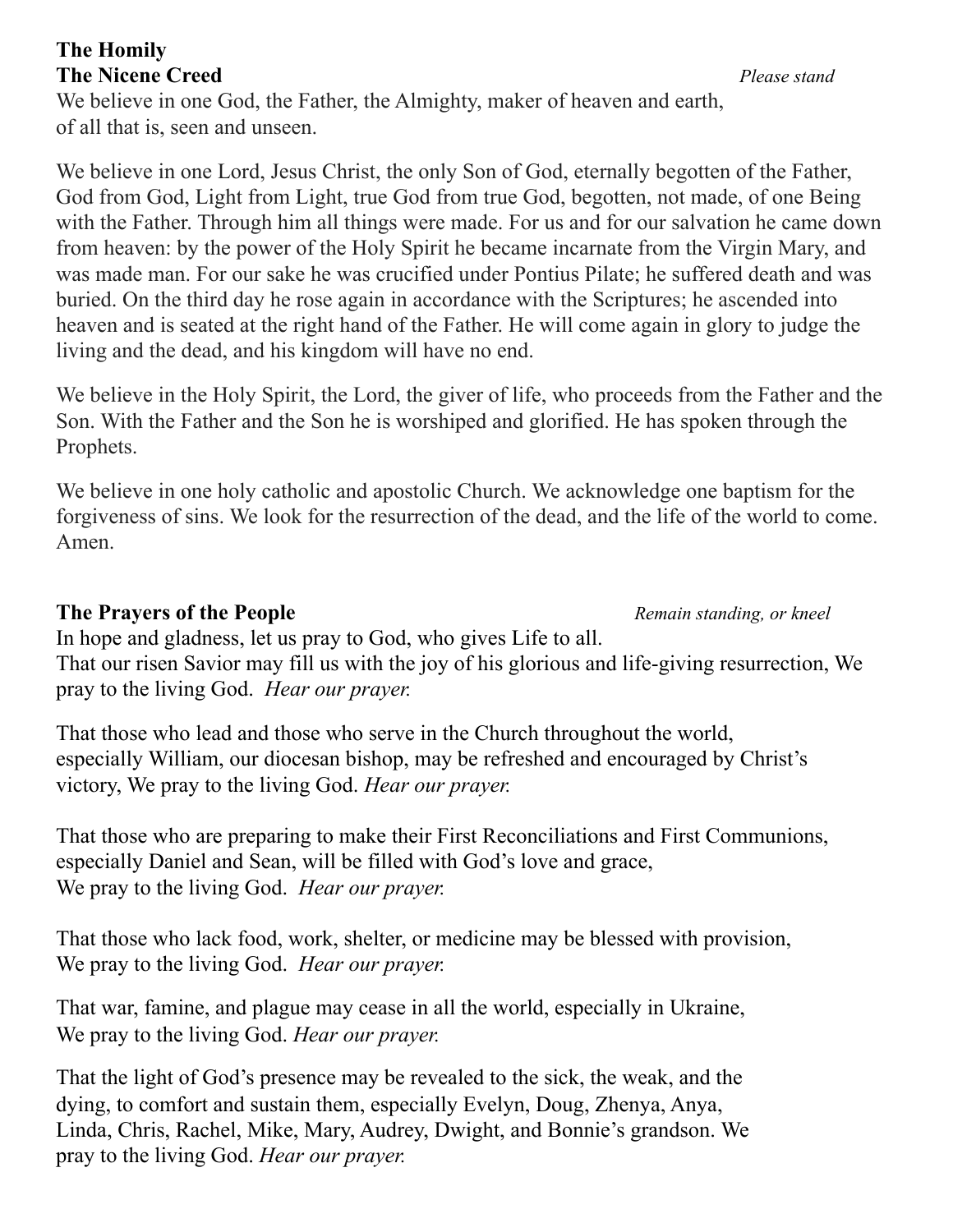That, according to God's promises, Robert and all who have died in the faith of the resurrection may be raised on the last day, we pray to the living God. *Hear our prayer.*

*Celebrant* O God, worker of wonders, you made this season for joy and gladness, yet you also know the needs that weigh upon our hearts: Hear, therefore, the prayers we bring to you, and grant us grace so to recognize the Risen One in our midst—the Christ now entered into glory, the firstborn from the dead, who is alive and reigns with you in the unity of the Holy Spirit, One God for ever and ever. Amen.

**The Peace** The peace of the Lord be always with you. *And also with you. The People greet one another in the name of the Lord.*

#### **Offertory Choir Anthem** *The Shepherd of My Soul Joseph Swain*

**Welcome** *Please be seated.*

*O Thou, in whose presence my soul takes delight, On whom in affliction I call. My comfort by day and my song in the night, My hope, my salvation, my all.*

*Where dost Thou, dear Shepherd, resort with Thy sheep, To feed them in pastures of love? Say, why in the valley of death should I weep, Or alone in this wilderness rove?*

*O why should I wander, an alien from Thee, Or cry in the desert for bread? Thy foes will rejoice when my sorrows they see, And smile at the tears I have shed.*

*He looks! and ten thousands of angels rejoice, And myriads wait for His word; He speaks! and eternity, filled with His voice, Reechoes the praise of the Lord.*

*Please stand as you are able.*

**Offertory Hymn** *Shepherd of Souls Hymnal 1982, 343*

**The Great Thanksgiving**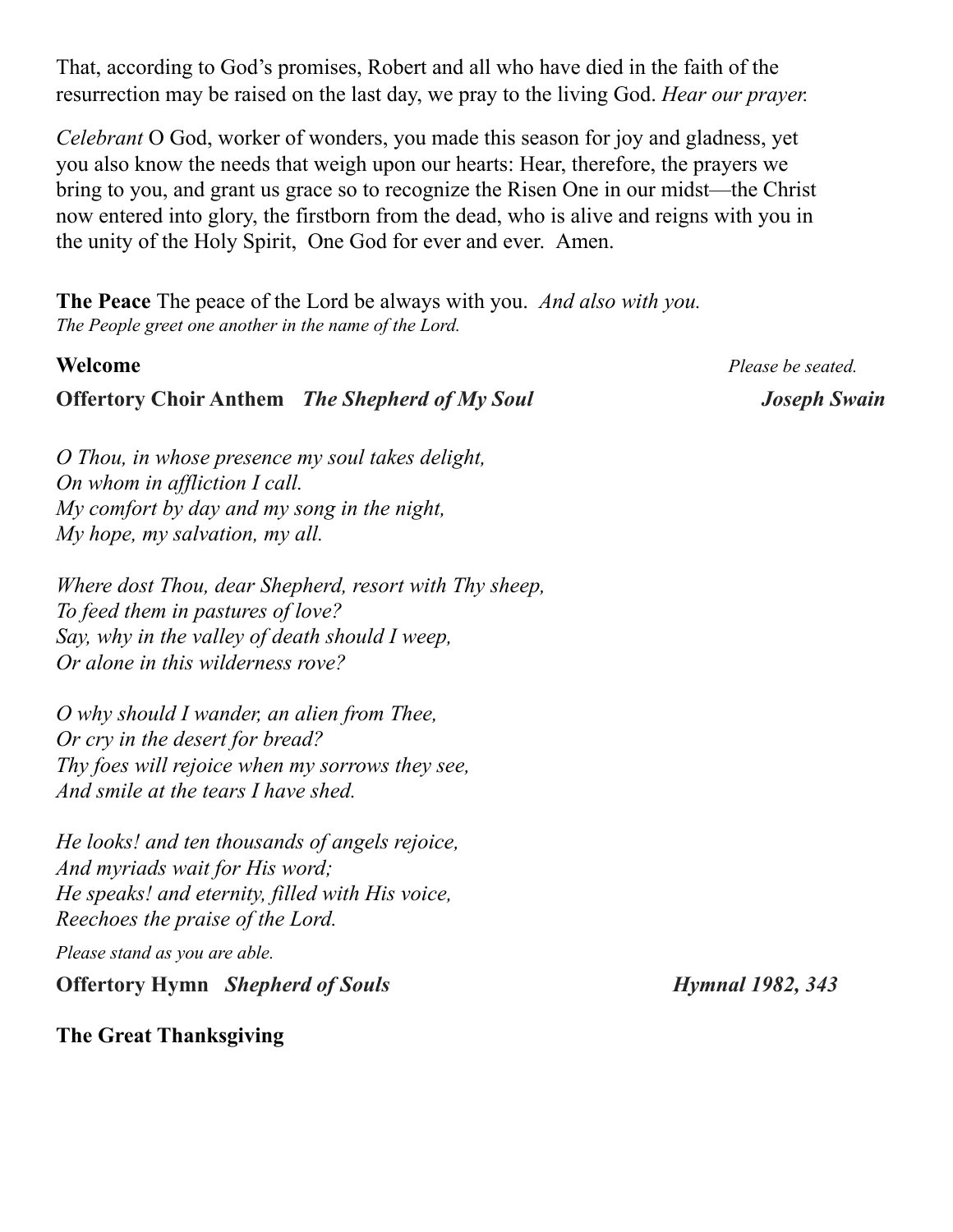

It is right, and a good and joyful thing, always and everywhere to give thanks to you, Father Almighty, Creator of heaven and earth. But chiefly are we bound to praise you for the glorious resurrection of your Son Jesus Christ our Lord; for he is the true Paschal Lamb, who was sacrificed for us, and has taken away the sin of the world. By his death he has destroyed death, and by his rising to life again he has won for us everlasting life. Therefore we praise you, joining our voices with Angels and Archangels and with all the company of heaven, who forever sing this hymn to proclaim the glory of your Name:



#### *Please continue standing or kneel as you are able.*

All-holy God, how wonderful is the work of your hands! When sin had scarred the world, you entered into a covenant to renew the whole creation. As a mother tenderly gathers her children, you embraced your people and filled them with longing for a peace that would last, and for a justice that would never fail.

Through countless generations your people hungered for the bread of freedom. From them you raised up Jesus, our Savior, the living bread in whom ancient hungers are satisfied. He healed the sick, though he himself would suffer; he offered life to sinners, though he himself would die. And with a love stronger than death, he opened wide his arms on the cross and surrendered his spirit for our salvation.

On the night before he died, Jesus came to table with those he loved. He took bread and gave you thanks, O God. He broke the bread among his disciples, and said, Take, eat: this is my Body, which is given for you. Do this for the remembrance of me.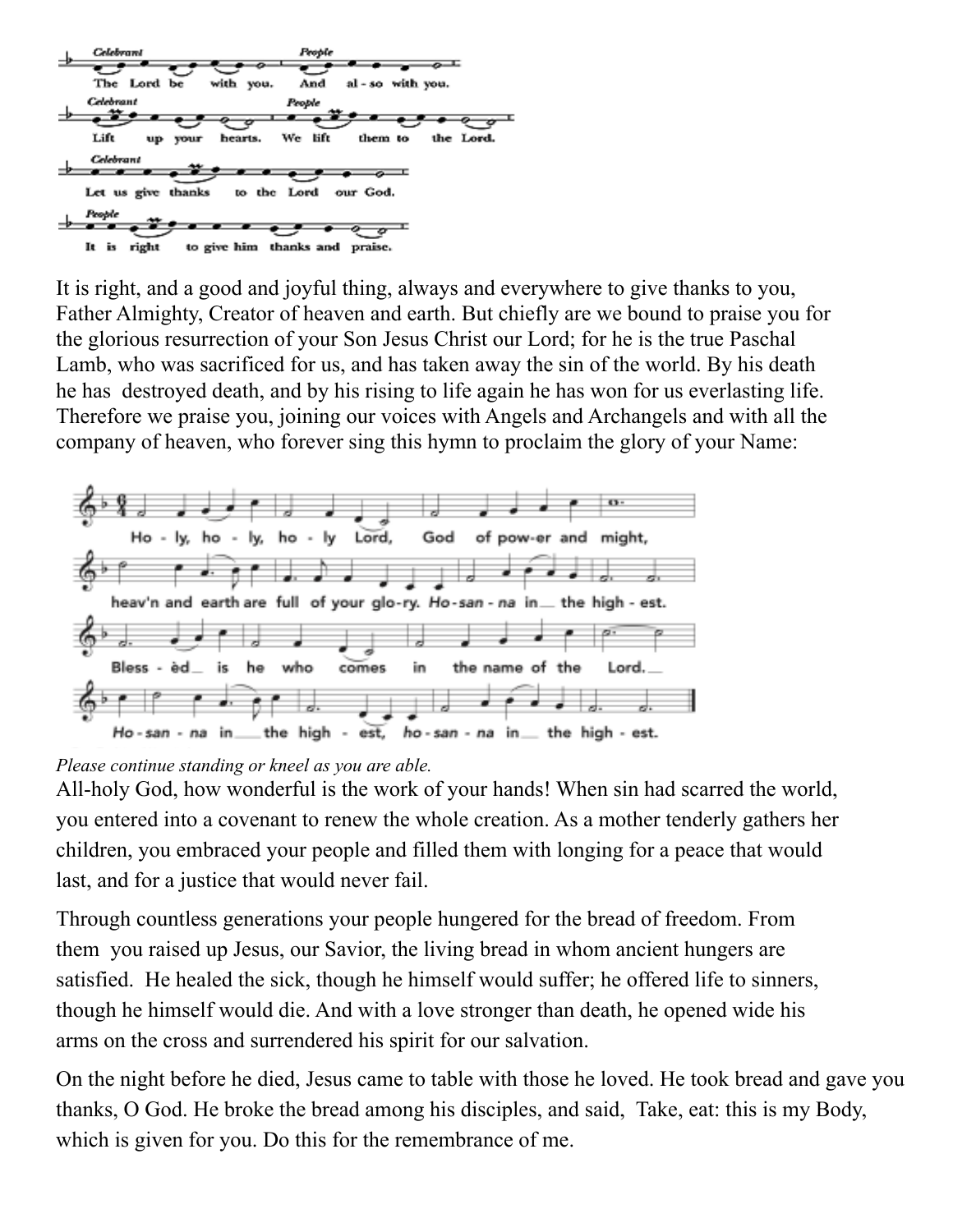When supper had ended, he took a cup of wine, and again he gave you thanks and praise. He passed the cup among his disciples, and said, Drink this, all of you: this is my Blood of the New Covenant, which is shed for you and for all for the forgiveness of sins. Whenever you drink it, do this for the remembrance of me.

Gracious God, we plead with confidence the sacrifice of Jesus, your Son. Death could not bind him, for you raised him up in the Spirit of holiness and exalted him as Lord of creation. And so we proclaim the mystery of faith:

*Christ has died. Christ is risen. Christ will come again.*

Eternal God, we offer you these earthly gifts of bread and wine. Let your Holy Spirit move in power over them and sanctify them, that they may be for us the Body and Blood of your dear Son. Sanctify us also, and unite us in one body into the likeness of your Christ. May his coming in glory find us ever watchful in prayer, strong in truth and love, and faithful in the breaking of the bread. Then, at last, all people will be free, all divisions healed, and in union with The Ever Blessed Virgin Mary, the apostles, prophets, martyrs, St. Martin of Tours, and all your Saints, we will sing your praise, through your Son, Jesus Christ our Lord. By him, and with him, and in him, in the unity of the Holy Spirit all honor and glory is yours, Almighty Father, now and forever. *Amen.*

And now, as our Savior Christ has taught us, we are bold to say, *Our Father, who art in heaven, hallowed be thy Name, thy kingdom come, thy will be done, on earth as it is in heaven. Give us this day our daily bread. And forgive us our trespasses, as we forgive those who trespass against us. And lead us not into temptation, but deliver us from evil. For thine is the kingdom, and the power, and the glory, for ever and ever. Amen.*

**The Fraction Fraction Anthem** *Christ Our Passover Hymnal 1982, S 155* **Invitation to Communion**

Behold the Lamb of God who takes away the sins of the world. Happy are they who are called to his Supper.

*All are welcome to receive the Sacrament of the Body and Blood of Christ. If you are not baptized and feel drawn to a relationship with Jesus Christ, you will not be turned away, but you are encouraged to speak to the priest about how the Sacrament of Baptism can help you begin and/or deepen a relationship with Christ and the Church. If you prefer not to receive Communion, you may come forward to receive a blessing. Simply cross your arms over your chest to indicate your preference for a blessing.*

**Communion Hymns** *Jesus Our Mighty Lord Hymnal 1982, 478*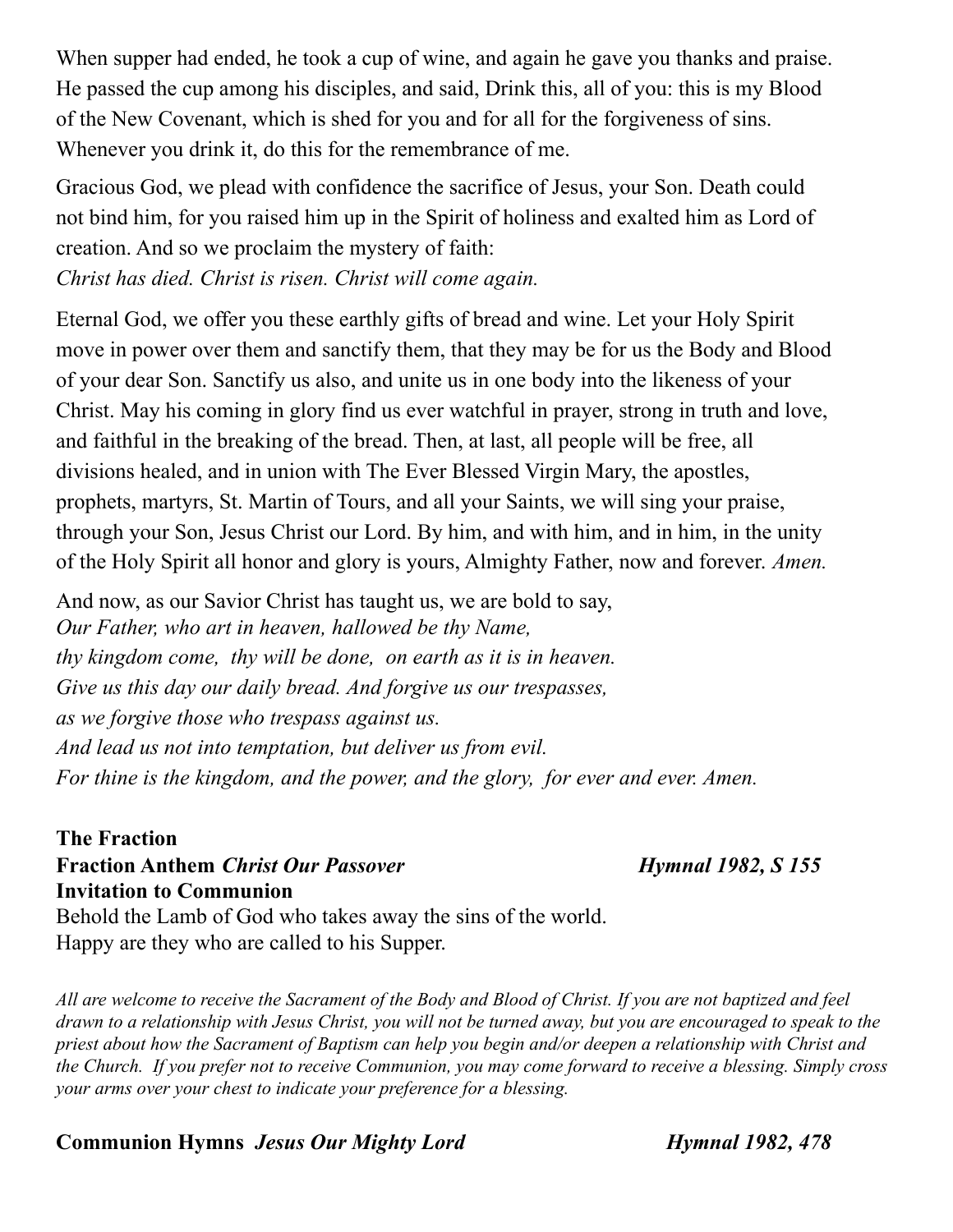